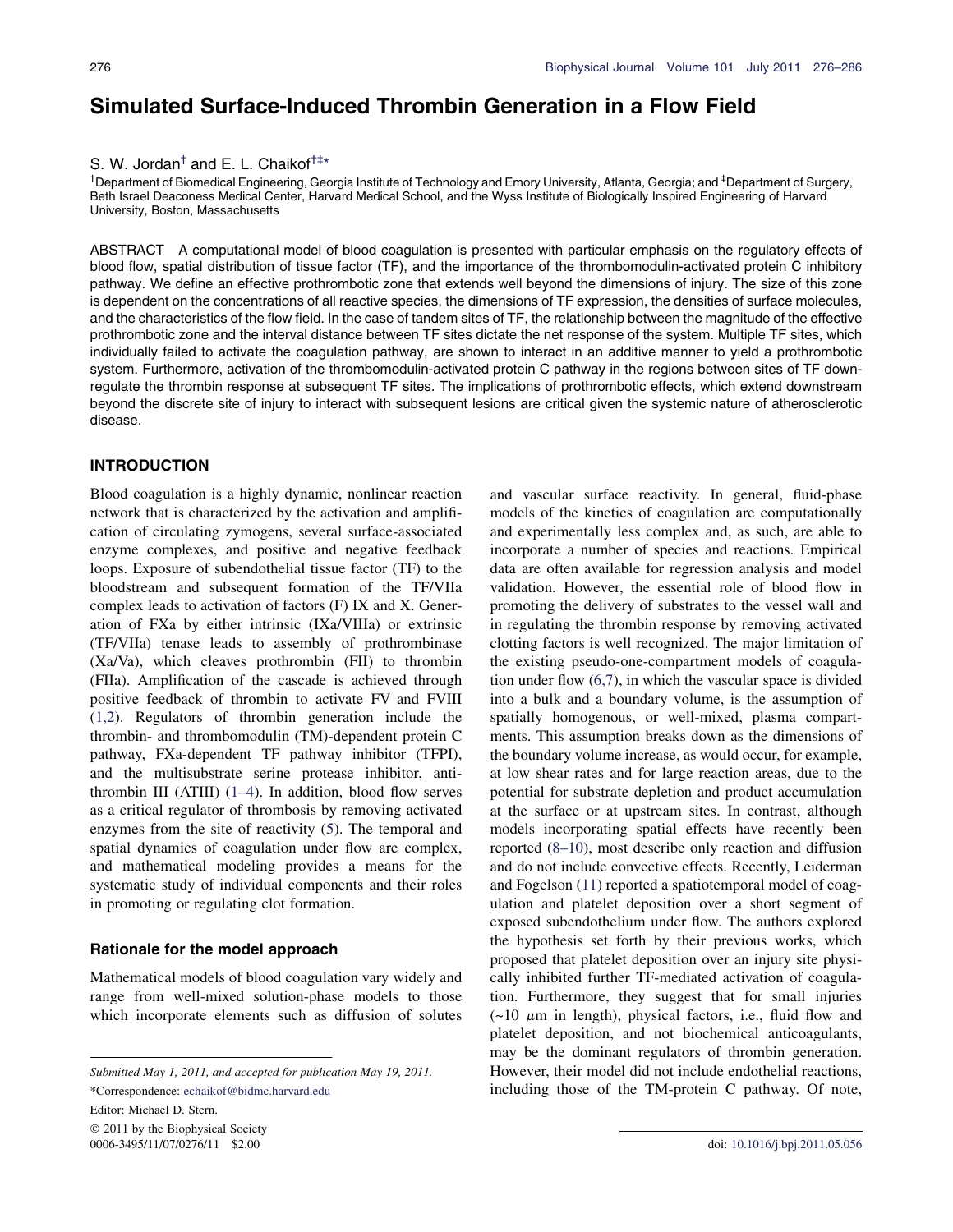models that have incorporated the TM-protein C pathway include a multiscale model by Xu et al. (12), in which the role of factor VII in venous thrombogenesis was examined, and earlier work by Fogelson et al. (13).

The finite-element method (FEM) does not require the assumption of spatial homogeneity and permits the definition of a flow model that accounts for distinct sites of TF and TM surface expression. Uniquely, spatial parameters quantifying the localization or propagation of thrombin formation, in both vertical and longitudinal directions, may be defined.

#### METHODS

#### Model description

Here, we describe a spatially heterogeneous FEM model of thrombin generation under defined flow conditions that describes the events that occur after TF exposure at a discrete upstream site, as well as related mechanisms that regulate thrombin generation, including those mediated by an intact endothelium, represented as a TM-containing surface (Fig. 1 A). The primary analysis was performed assuming a 10-mm inert entrance region, 2-mm TF region, and a 34-mm TM region. The length of the TF region is similar in dimension to that of a ruptured coronary plaque or the interface between a vascular graft and host vessel at an anastomotic site (14). The nondimensionalized model is independent of absolute chamber height.

In contrast to previous models of surface-induced coagulation, mass transfer approximations are not used to describe transport of reactants to the surface. Transport of soluble species is described by two-dimensional, unsteady, convection-diffusion-reaction equations. Surface-bound species are defined by time derivatives. All concentrations are initially set to zero, and surface TF and TM are both initially free of bound cofactors. Soluble species enter the flow field at mean physiologic values (Table S1 in the Supporting Material). Inlet FVIIa is assumed to be 1% of inlet FVII (15). Hemophilias A and B were defined at 5% of the normal plasma



concentration of FVIII and FIX, respectively. The lower reactive boundary is divided into localized upstream TF and downstream TM regions. The upper boundary is inert. Reaction kinetics define flux boundary conditions on the upper and lower surfaces. Convective flux removes soluble species at the outlet.

The model incorporates fluid phase and surface-associated reactions of the extrinsic, intrinsic, and common pathways, as well as three inhibitory pathways—ATIII, TFPI, and the protein C (PC) pathway. A description and schematic can be found in Fig. S1. Table S2 summarizes all model reactions and kinetic parameters and distinguishes between surface-bound reactions and those that occur both in the fluid phase and at the bloodvessel-wall interface.

#### Model assumptions

The model defines discrete regions of TF or TM expression, but otherwise does not discriminate between subendothelium, resting endothelium, activated endothelium, or platelet membrane surfaces. Total TF and TM surface expression is assumed constant over all time points. TF only binds FVIIa and not FVII. Activation of FVII is assumed to occur in the fluid phase only. The model assumes that phospholipid conditions promote surface-associated enzyme complex assembly, i.e., membrane-binding sites are in excess. All complexes not involving TF or TM are allowed to assemble along the entire length of the reactive surface. Surface complexes, such as prothrombinase, are assumed to be generated through a bimolecular reaction between two solution-phase species spatially localized at  $y = 0$ . The assembly of these complexes is assumed to occur in one step. Lateral diffusion along or within the membrane surface is considered negligible.

# Kinetic parameters

Serine protease activation involves one or more cleavage events and is thus irreversible. All reactions are assumed to follow Michaelis-Menten kinetics. The capacity of enzymes in the absence of respective cofactors to convert primary substrates is considered negligible. For example, conversion of

> FIGURE 1 Formulation of a spatially heterogeneous model of surface-induced thrombin generation in a flow field. Soluble species enter the flow field at constant inlet concentrations. Diffusion transports coagulation factors to the lower reactive surface, where reaction kinetics define flux boundary conditions. The upper boundary is inert. Convective flux removes soluble species at the outlet. (A) Initial geometric conditions include a 10-mm entrance region, a 2-mm TF region, and a 34-mm TM region. FSTG is defined as the integral of the downstream thrombin surface concentration over the 60-min simulation time, normalized by time and length.  $(B)$  In the tandem model, overall chamber length is fixed at 3 cm. Three TF regions of length  $200 \mu m$  each are spaced at fixed intervals (10 mm in this illustration) with intervening TM regions. rFSTG is defined as the integral of the thrombin surface concentration over the intervening TM surface over the 60-min simulation time, normalized by time and length.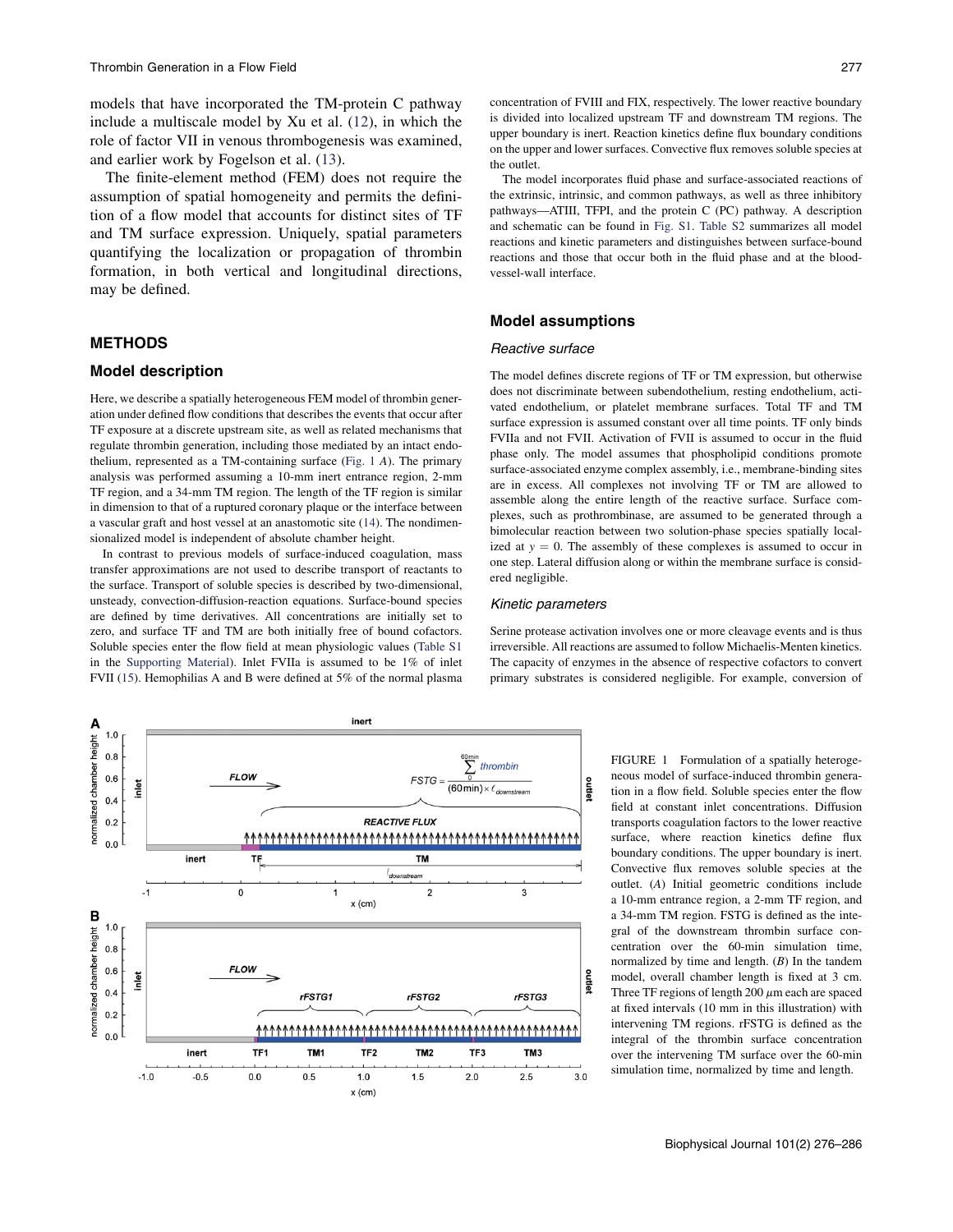prothrombin to thrombin by Xa/Va is  $10^5$ -fold faster than by FXa alone (16). Only the former reaction is considered. Kinetic parameters were obtained from the experimental literature of isolated reaction systems (Table S2 and Table S3), with preference given to studies deemed most relevant with respect to concentrations within the physiologic range, presence of applicable cofactors, and method of measurement. In cases where only equilibrium binding constants,  $K_d$ , were reported,  $k_d$  was calculated  $(k_d = K_d \times k_a)$  with  $k_a$  set to the diffusional limit,  $10^8 \text{ M}^{-1} \text{ s}^{-1}$ . Association reactions are reversible except where noted.

# Inhibitory reactions

Thrombin activates PC when bound to TM, and the thrombin-TM complex is considered the only source for PC activation. FXa-mediated activation of PC has not been confirmed and therefore is not considered (17,18). Thrombin's ability to participate in procoagulant reactions is eliminated once bound to TM. Inactivation of FVa and FVIIIa by activated protein C (APC) is irreversible. The cofactor activity of protein S (PS) was indirectly accounted for through the choice of kinetic parameters for APC-mediated inactivation of FVa and FVIIIa, which were measured in the presence of physiologic concentrations of PS (19). Inactivation of FVa and inactivation of FVIIIa are assumed to occur at equal rates (20). FIXa and FXa protect their respective cofactors FVIIIa and FVa from inactivation by APC when bound (19,21). ATIII irreversibly removes FIXa, FXa, and thrombin by a bimolecular binding reaction. Acceleration of ATIII activity by surface glycosaminoglycans is not included. TFPI acts in a two-step process by binding reversibly to FXa in the fluid phase, followed by reversible TFPI/ Xa association with surface bound TF/VIIa (4). Only plasma TFPI is considered. Inducible TFPI from platelets and endothelial cells is not included.

# Flow regime

Simulations were conducted assuming steady, nonpulsatile, fully developed parabolic flow. In select instances, analyses were performed for a range of shear rates between 100 and 1500  $s^{-1}$ . However, in most cases, comparisons were conducted at simulated arterial  $(500 \text{ s}^{-1})$  and venous  $(50 \text{ s}^{-1})$ flow regimes.

#### Model implementation

#### Governing equations

Model reactions and corresponding rate constants are summarized in Table S2. The full set of partial differential equations and boundary conditions can also be found in the Supporting Material. Equations, bulk parameters, and initial values were nondimensionalized and geometrically scaled to moderate the range of parameter values and reduce mesh size. All fluidphase species are defined by a conservation equation containing a rate of accumulation, a convective term, a diffusive term, and a fluid-phase reaction rate. Concentration is a function of time and two-dimensional space. Surface-phase reaction rates appear as flux conditions in the boundary conditions.

# Computer implementation

The FEM model was implemented in COMSOL Multiphysics 3.4 (COMSOL, Burlington, MA) on a 64-bit Windows workstation. The automatically generated mesh contained ~2100 triangular elements, with finer resolution over the reactive boundaries and intersection points. Increasing mesh resolution to 3500 and 7200 triangular elements yielded results within 99% of the presented results. Soluble species were defined by a convectiondiffusion application mode. Surface-bound enzymatic complex formation was specified by a weak form (boundary) application mode. Time-dependent simulations were solved using a direct parallel solver. Simulations were run for 60 min. Postprocessing was performed in both COMSOL and MATLAB (The MathWorks, Natick, MA).

# System parameters describing surface-induced thrombin generation over spatially discrete regions of TF and TM

Simulations provide transient concentration profiles in two dimensions for each of the 21 computationally defined species (16 fluid-phase and 5 surface-bound). System parameters were defined to describe the behavior of the initiating TF region and to quantify the effectiveness of the TMexpressing downstream region in modulating the thrombin response. Peak thrombin concentration and flow-simulated thrombin generation (FSTG) were chosen to evaluate the thresholdlike response of the model system. Peak thrombin concentration was defined as the maximum level of thrombin attained at any point in the computational space. FSTG is defined as the integral of downstream thrombin surface concentration over the 60-min simulation time, normalized by time and length, or, in other words, the average downstream surface thrombin concentration. FSTG acts as a global variable incorporating both spatial and temporal information. The downstream average was chosen as an indication of the effectiveness of downstream TM in limiting thrombin generation near to the upstream TF region. One hour was chosen as the default simulation time to ensure that all phases of coagulation, e.g., initiation and propagation, were included in the analysis for all runs. In other words, the simulation time exceeded the time course of the least thrombogenic simulation conditions. Finally, unique to our spatial model, an effective prothrombotic zone (EPZ) defined the extent to which thrombin propagated away from the site of surface-bound TF, in both axial and radial directions, by delineating a region wherein at any point within the space the thrombin concentration was within 95% of the peak level at steady state. The choice of a relative concentration represents a penetration distance that is the geometric area affected by the perturbation caused by the exposed TF segment regardless of the absolute magnitude of the effect. Thus, the parameter is an indicator of the decay in the rate of thrombin generation. The dimensions of this EPZ, the effective prothrombotic length (EPL) and the effective prothrombotic height (EPH), were determined as the x-intercept and maximum y-coordinate of the delineating contour line, respectively. It should be noted that the EPL includes the entire length of the site of expressed TF.

#### Modeling tandem lesions

We explored the behavior of systems containing multiple spatially distinct sites of surface-bound TF. The reactive boundary is divided into three sites of TF with intervening regions that present TM (Fig.  $1 B$ ). TF length and density were 200  $\mu$ m and 9 fmol/cm<sup>2</sup>, respectively. These conditions were previously found to be just below the activation threshold when adjacent to transport-limited levels of TM (1000 fmol/cm<sup>2</sup>). TF lengths shorter than the previous section were chosen to achieve a wider range of effective prothrombotic lengths that would fit within a manageable total chamber length. The total length of the system of interest was 3 cm unless otherwise noted. The TF interval was defined as the distance between the upstream ends of two adjacent sites of TF. Regional FSTG (rFSTG) was derived from a consideration of the total thrombin generated over the downstream interval regions during the course of a 60-min simulation. An rFSTG value >10 nM was similarly defined as a criterion for characterizing a segment as exceeding an activation-threshold limit. Model equations governing flow and reaction kinetics remained unchanged. Similar mesh and solver algorithms were employed.

#### RESULTS

### The system exhibits threshold responses to TF, TM, and wall shear rate

Characteristically, low levels of thrombin are produced during the initiation phase of coagulation. During this phase,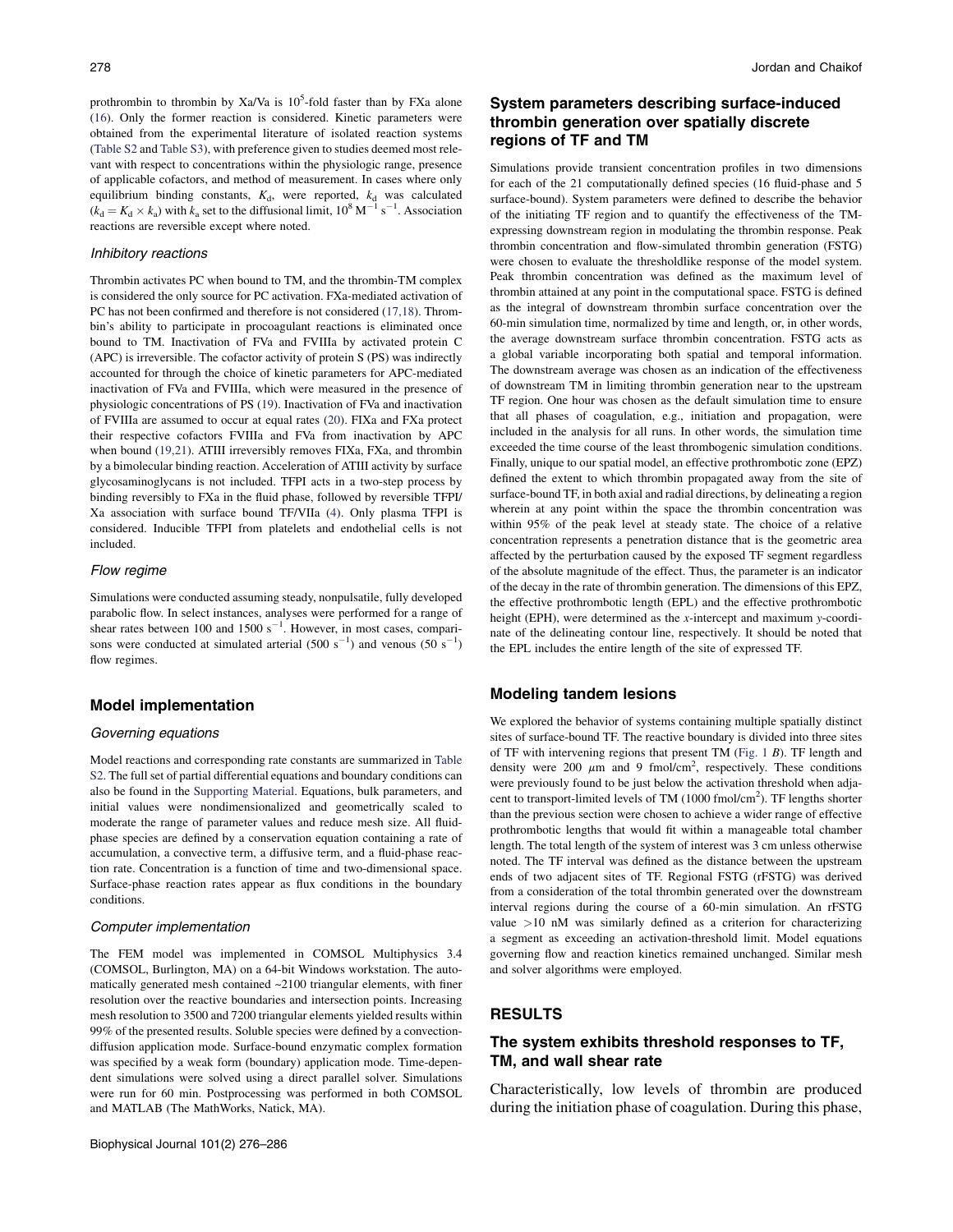inhibitors may dampen the thrombin response and prevent amplification and full activation of the coagulation cascade; this is considered a subthreshold thrombin response. When the capacity of these inhibitors is overwhelmed by the magnitude of the thrombogenic stimulus, thrombin levels cross an activation threshold and rapid amplification of thrombin generation occurs. This threshold effect may be defined with respect to a number of variables (e.g., blood flow, fluid- and surface-phase levels of procoagulant factors and inhibitors, and kinetic variables), and thus, an infinite set of threshold-defining permutations exist beyond which thrombin is produced in an almost instantaneous manner. Using our computational model, we conducted parametric studies that would not have been experimentally efficient. Peak thrombin concentration reflected the all-or-none behavior of thrombin generation and easily differentiated between subthreshold and fully activated systems. Likewise, by setting a cutoff of 10 nM for FSTG, notably the concentration reported to induce platelet activation (22), systems were reliably categorized as lying either below or above an activation threshold.

We examined the relationship between the length of the TF region and thrombin production while maintaining TF and TM surface densities at or near transport-limited levels of 1 and 1000 fmol/cm<sup>2</sup>, respectively. At a shear rate of  $500 \text{ s}^{-1}$ , peak thrombin concentration and FSTG fell below the activation threshold of 10 nM if the TF site was

 $<$ 1.6 mm in length (Fig. 2, A and B). With further lengthening of the TF region, peak thrombin concentration and FSTG increased sharply and peak thrombin approached 1200 nM, consistent with full activation of the coagulation cascade.

A similar threshold effect was observed in relation to TF surface concentration. At venous  $(50 \text{ s}^{-1})$  and arterial  $(500 \text{ s}^{-1})$  shear rates, TM  $(1000 \text{ fmol/cm}^2)$  inhibited thrombin production at TF concentrations below 0.03 and 0.8 fmol/cm<sup>2</sup>, respectively (Fig. 2, C and D; venous data not shown). The TF surface concentration threshold is attenuated under conditions of hemophilia A and B. Specifically, the concentration of surface-bound TF required to surpass the threshold for thrombin production was approximately two-fold higher for the simulated hemophilias than for normal hemostatic conditions  $(0.07 \text{ and } 1.4 \text{ fmol/cm}^2)$ for venous and arterial conditions, respectively). Furthermore, the hemophilias were associated with a decrease in the rate of thrombin generation and a lower FSTG (Fig. S3).

Threshold-type behavior was also observed in relation to TM surface concentration (Fig. 2,  $E$  and  $F$ ). The minimum [TM]s required to limit thrombin propagation were 1.4 and 60 fmol/cm<sup>2</sup> for [TF]s of 0.03 and 0.8 fmol/cm<sup>2</sup> under venous and arterial shear rates, respectively. As would be anticipated, the magnitude of flow had a pronounced effect on the threshold for thrombin production. Assuming a TF site of 2 mm in length and [TF] and [TM] of 1 and



FIGURE 2 Threshold response of thrombin to TF site length, TF surface density, and TM surface density under simulated arterial flow (500 s<sup>-1</sup>). (A and B) Peak thrombin concentration and FSTG as functions of TF length at a wall shear rate of 500 s<sup>-1</sup>. [TF] and [TM] were 1 and 1000 fmol/cm<sup>2</sup>, respectively. (C and D) Peak thrombin concentration and FSTG as functions of TF surface density. TF and TM lengths were 2 and 34 mm, respectively. [TM] was fixed at 1000 fmol/cm<sup>2</sup>. (E and F) Peak thrombin concentration and FSTG as functions of TM surface density. [TF] was fixed at 0.8 fmol/cm<sup>2</sup>. (G and H) Peak thrombin concentration and FSTG as functions of wall shear rate. TF and TM lengths were 2 and 34 mm, respectively. [TF] and [TM] were 1 and 1000 fmol/cm<sup>2</sup>, respectively. Simulations were run to 60 min. Activation of clotting is defined at FSTG of 10 nM (dotted line).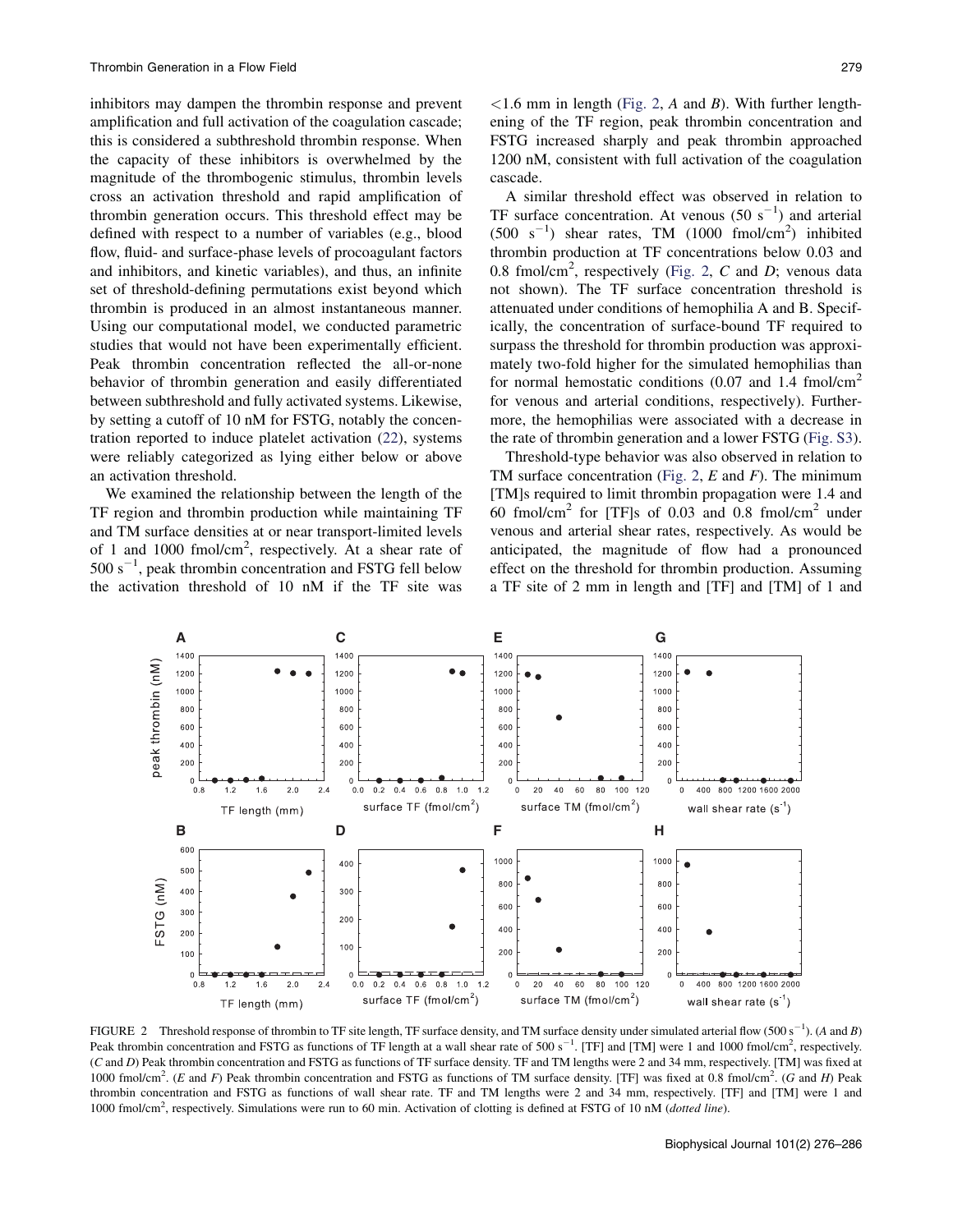1000 fmol/cm<sup>2</sup>, respectively, threshold activation was suppressed at shear rates >750 s<sup>-1</sup> (Fig. 2, G and H).

# APC attenuates thrombin production and spatial propagation over the downstream TM surface

Surface factor concentrations were plotted for the 60-min simulation time. At the interface between TF and TM expression ( $x = 0.2$  cm), under conditions in which an activation threshold was exceeded ([TF] of 0.9 fmol/cm<sup>2</sup>, [TM] of 1000 fmol/cm<sup>2</sup>, shear rate of 500 s<sup>-1</sup>), modulation of Va and thrombin production by APC occurred within the first 3–5 min, but after an initiation period of 37 min, thrombin concentration rose rapidly and plateaued (Fig. S4 A). At points downstream (Fig. 3 A), procoagulant enzyme complexes continue to assemble and thrombin production propagates rapidly in a characteristic sigmoidal time course, however dampened by the inhibitory TM pathway.

In contrast, below an activation threshold ([TF] of 0.8 fmol/cm<sup>2</sup>, [TM] of 1000 fmol/cm<sup>2</sup>, shear rate of 500 s<sup>-1</sup>), Va decreased in response to increases in APC, restricting thrombin to very low levels. Va concentrations approached steady state by ~20 min for the subthreshold case (Fig. S4 B). Downstream over the TM surface, both the time to maximum rate of thrombin production and the magnitude of thrombin generation are attenuated (Fig. 3 B).

# TF, TM, and shear rate dictate the dimensions of an effective prothrombotic zone that extends beyond the initiating site of thrombin generation

These studies emphasize the existence of a spatially defined zone of thrombin that may extend well beyond the site of TF expression. This phenomenon holds true whether or not a system exceeds an activation threshold. EPZ is a convenient measure of the capacity of TM to confine thrombin generation to the vicinity of the injury site. As shown in Fig. 4 A, the relationship between a spatially discrete site of TF expression and EPL is a concave-up nonlinear function. The influence of the flow regime on the dimensions of the EPZ was investigated at shear rates ranging from 750 to 2000  $s^{-1}$ . It might be anticipated that higher flow rates would promote downstream propagation of thrombin. However, increasing shear rate decreased the EPZ due to enhanced removal of activated clotting factors and greater APC generation attributed to increased transport of thrombin and PC to TM. Propagation of the EPZ parallel and perpendicular to the direction of flow was reduced at higher shear rates (Fig.  $4 \, B$ ). In particular, at the chamber outlet ( $x = 3.6$  cm), EPH decreased linearly from 15.3% to 11.3% of the total chamber height, and EPL decreased nonlinearly from 0.95 to 0.49 cm when the shear rate increased from 750 to 2000  $s^{-1}$ . Increasing TF and TM surface concentration led to a respective increase or decrease in the dimensions of the EPZ. Specifically, EPL increased significantly with TF density (Fig.  $4 C$ ), whereas it decreased in response to TM (Fig. 4 D). EPL was linearly related to peak APC concentration,  $R^2 = 0.998$  (Fig. S5).

It is noteworthy that similar EPZ dimensions may arise from a wide variety of sizes of TF expression sites, [TF] and [TM], and shear rate. EPZ contours for decreasing concentrations of surface TM are shown in Fig. 5. Under conditions that did not exceed the activation threshold, EPZ remained near the site of TF expression. For conditions in which an activation threshold was exceeded, the EPZ encompassed and extended beyond the entire downstream region.

### TM expression within the intervening regions dictates the suppressive interactions that occur between sequential TF sites

Multiple TF sites acted cooperatively to promote or suppress thrombin generation, dependent in part on the concentration of surface-bound TM within intervening regions. In Fig. 6, rFSTGs in three regions located between sequential sites of TF were compared as a function of TM surface density ranging from 40 to 1000 fmol/cm<sup>2</sup>. TF length and concentration were fixed at  $200 \mu m$  and 9 fmol/cm<sup>2</sup>, respectively. The TF interval was 1 cm. At low



FIGURE 3 Thrombin concentration at various points along the surface as a function of time forsystems that lie (A) above, with [TF] of 0.9 fmol/ cm<sup>2</sup> and [TM] of 1000 fmol/cm<sup>2</sup>, or  $(B)$  below, with [TF] of 0.8 fmol/cm2 and [TM] of 1000 fmol/cm<sup>2</sup>, a prothrombotic activation threshold at 500  $s^{-1}$ . Note the different scales.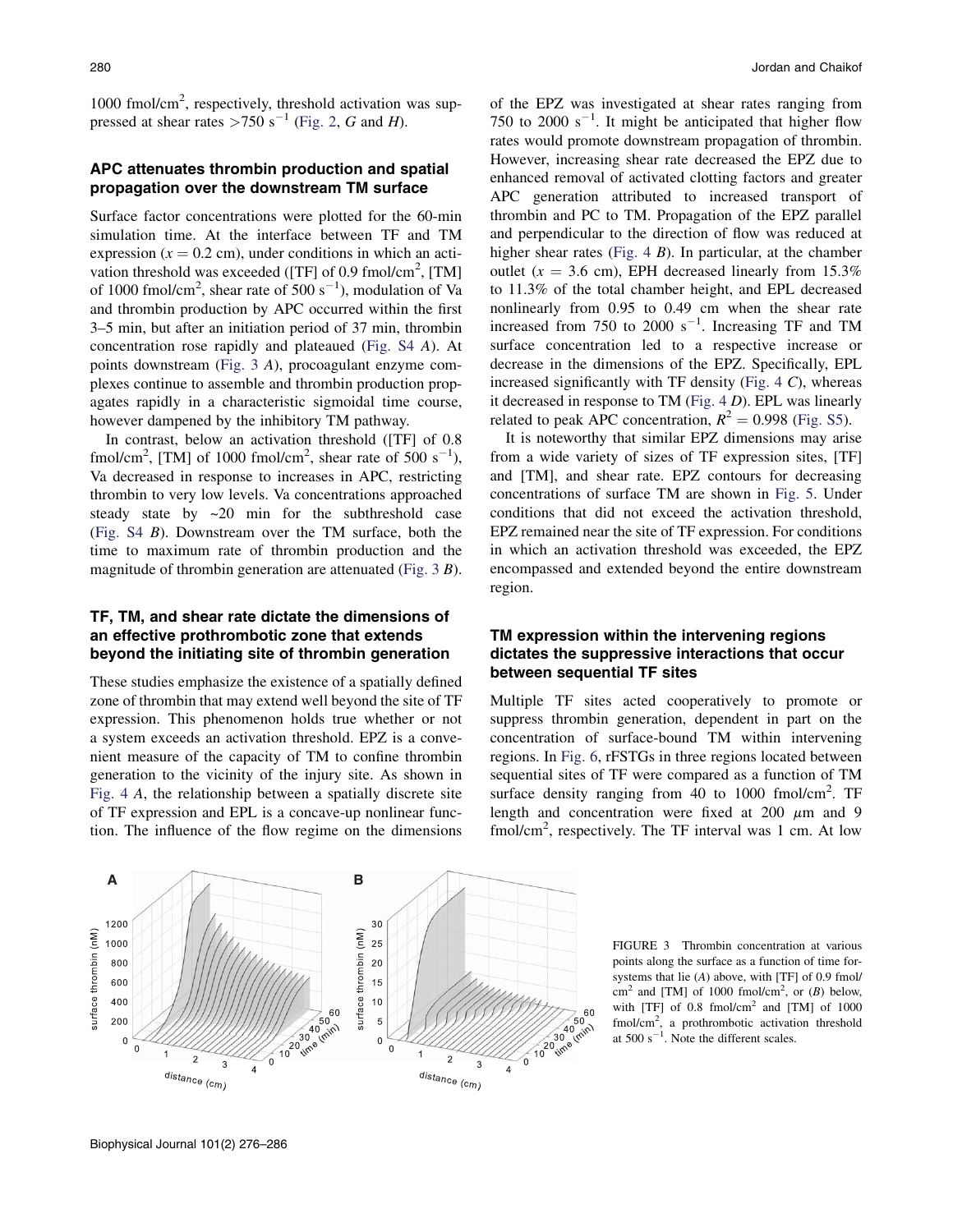

FIGURE 4 Factors influencing EPZ. (A–D) Relationship of EPL to TF length, wall shear rate, TF density, and TM density, respectively. For  $A-C$ , TF<sub>length</sub> is 2 mm, wall shear rate is  $500 \text{ s}^{-1}$ , [TF] is 1 fmol/cm<sup>2</sup>, and [TM] is 1000 fmol/cm<sup>2</sup> when fixed. In  $B$ , EPH is shown as a percentage of total chamber height. In D, [TF] is 0.8 fmol/cm<sup>2</sup>,  $TF_{length}$  is 2 mm, and wall shear rate is 500  $s^{-1}$ .

levels of TM, thrombin generated from the first TF region enhanced thrombin production at downstream TF sites by driving positive feedback loops of the coagulation cascade. At intermediate levels of TM expression, thrombin generated by the upstream site additionally served to activate PC, thus counteracting thrombin propagation to some degree. At high densities of TM, the extent of thrombinmediated APC generation was great enough to suppress thrombin production by downstream sites of TF. The degree of suppression between TF sites was proportional to TM concentration and was more pronounced between the first and second regions than between the second and third TF sites (56% and 8% decreases in rFSTG, respectively, for



FIGURE 5 EPZ and its dependence on TM surface concentration (1000, 500, 100, and 80 fmol/cm<sup>2</sup>), for a wall shear rate of 500 s<sup>-1</sup>, TF<sub>length</sub> of 2 mm, and [TF] of 0.8 fmol/cm2 . Simulations were run to 60 min. The EPZ is delineated by a contour line, wherein at any point within the space, the thrombin concentration was within 95% of the peak level.

[TM] of 500 fmol/cm<sup>2</sup>, and 83% and 28% decreases, respectively for [TM] of 1000 fmol/cm<sup>2</sup>). Because thrombin regulates its own generation through the production of APC, the dampened suppressive effects between the second and third TF sites can be accounted for by the reduced levels of thrombin generated by the second TF site. Representative surface plots of thrombin concentration for additive, intermediate, and suppressive interactions are shown in Fig. 6. The extent to which sequential regions of TF and TM acted to inhibit or promote thrombin generation was dictated by the degree to which tandem EPZs overlapped.

The relationship between EPZ and TF interval is further illustrated in Fig. S6. The intensity of additive prothrombotic effects increased as the TF interval decreased, and conversely, the intensity of suppressive antithrombotic effects increased as TF interval and TM length increased.

### **DISCUSSION**

### Computational modeling of blood coagulation

Mathematical models of blood coagulation have been developed with varying degrees of complexity and for applications including the study of coagulation phenomena, pharmacologic and biomaterial development, and simulation of clinical diagnostic values. A review and discussion of the literature, focusing on those studies that incorporate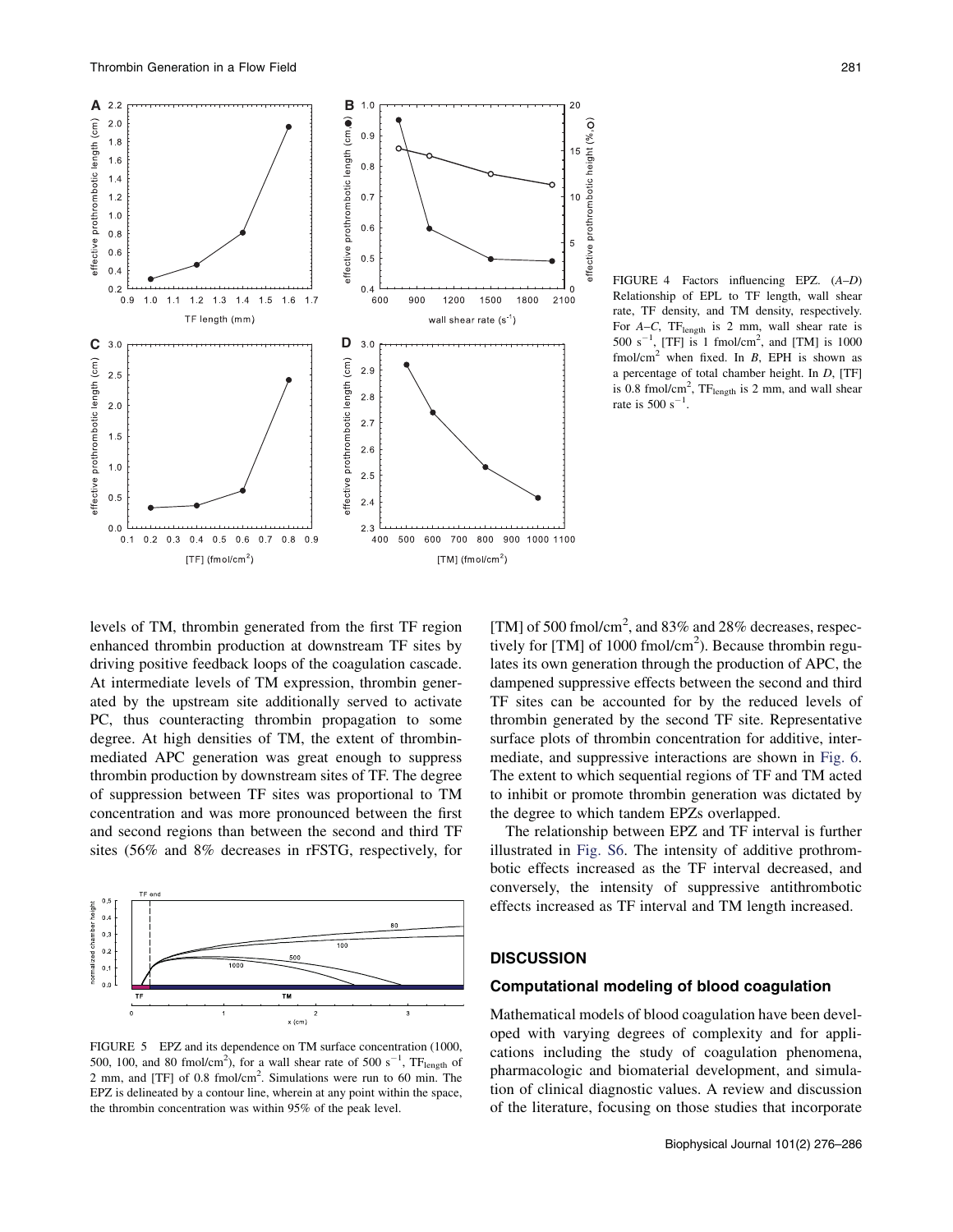

FIGURE 6 Additive, intermediate, and suppressive interactions between tandem prothrombotic sites. (A) rFSTG as a function of intervening TM surface density (40–1000 fmol/cm<sup>2</sup>) under simulated arterial conditions (500 s<sup>-1</sup>) over three sequential sites of TF (TF<sub>length</sub> = 200  $\mu$ m, [TF] = 9 fmol/cm<sup>2</sup>). From left to right, each bar represents rFSTG for the regions downstream of each site of surface-bound TF.  $(B-D)$  The EPZ, previously calculated from a simulation of a single site of TF, is overlaid on the surface plot to illustrate the overlap of EPZ between sequential TF sites. Included are representations of additive effects at low surface densities of TM  $(40 \text{ fmol/cm}^2)$  (B), the net effect of both additive and suppressive interactions between TF sites at intermediate surface concentrations of TM (100 fmol/cm<sup>2</sup>) (C), and suppressive interactions between TF sites at high surface

Biophysical Journal 101(2) 276–286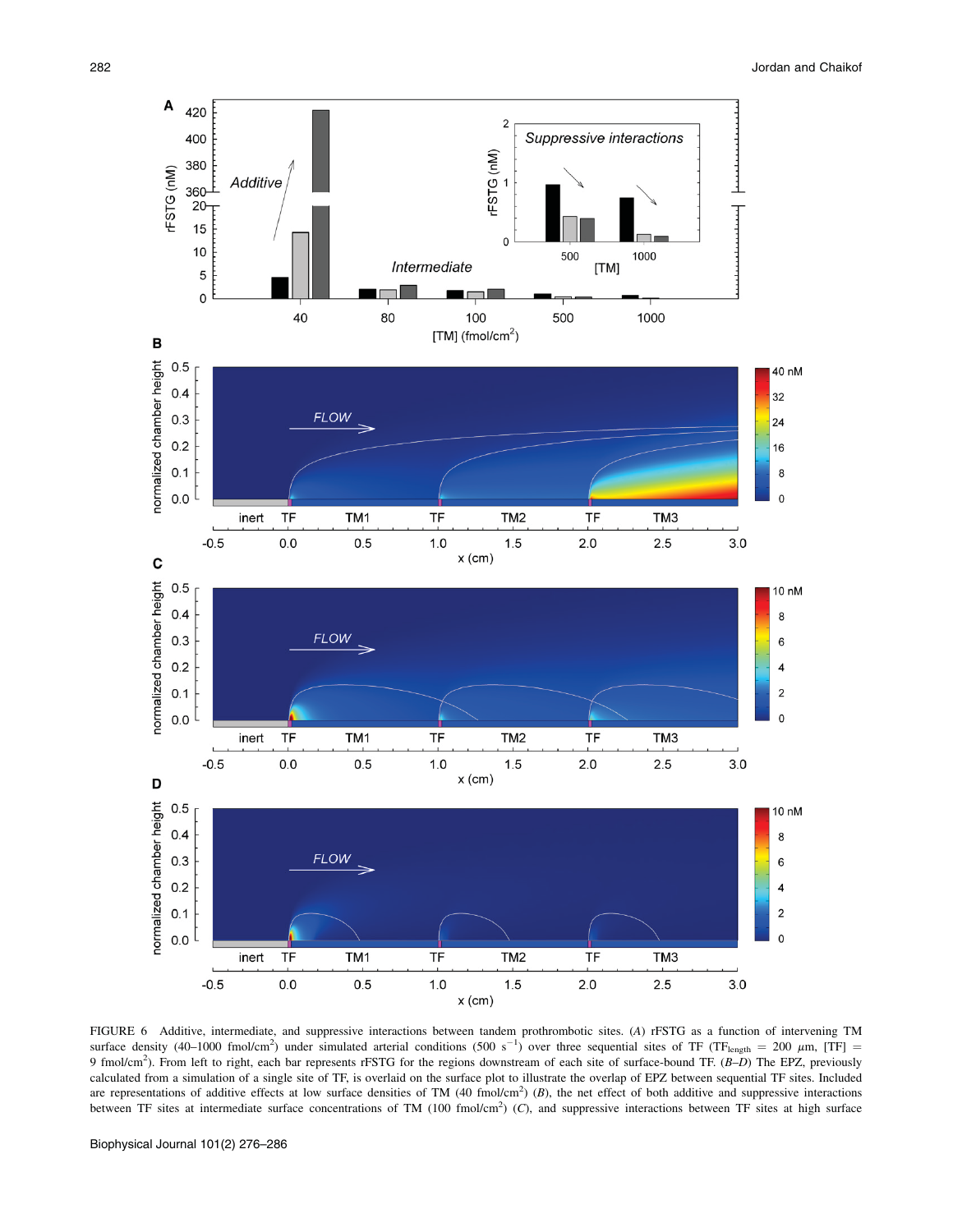spatial effects, may be found in the Supporting Material. We have characterized a computational model of coagulation, which integrates the effects of reaction kinetics, a simple, yet computationally expandable, flow regime, and uniquely heterogeneous surface expression. Our model simulated threshold effects with respect to the length of the TF site, TF and TM surface densities, and wall shear rate, and reproduced the classic time course characterized by initiation and amplification of thrombin generation. Furthermore, our TF length threshold was consistent with experimental work by Shen and colleagues, who measured a TF threshold size of  $~400 \mu m$  in a capillary perfusion system under low shear rates  $(40 \text{ s}^{-1})$  in the absence of TM regulation (23). It is interesting to note that the threshold TF length in that study at transport-limited levels of TF and TM was found to be within the length range of ruptured plaques associated with acute thrombotic occlusion (14). With respect to TF density, we computed thresholds of 0.03 and 0.8 fmol/cm<sup>2</sup> for wall shear rates of 50 and 500  $s^{-1}$ , respectively. Using patterned microarrays, Okorie et al. determined critical TF concentrations of 0.6, 1.4, and 1.7 fmol/cm<sup>2</sup> for wall shear rates of 100, 500, and 1000  $s^{-1}$ , respectively (24). In a computational study, Kuharsky and Fogelson predicted a TF density threshold of  $\sim$ 3 fmol/cm<sup>2</sup> at 500 s<sup>-1</sup> (7). It has been estimated using ex vivo carotid plaque scraping that the average phospholipid membrane-associated TF underlying atherosclerotic plaques is  $33$  pg TF/cm<sup>2</sup> or 1 fmol/cm<sup>2</sup> (25). The principle of a TF threshold is significant, since it is unlikely that the vasculature is completely without defect. An understanding of the regulation of blood coagulation requires consideration not only of antithrombotic biochemical pathways but also of coagulation thresholds. As we have demonstrated, these variables may not be studied in isolation; for example, wall shear rate has a profound effect on the TF density threshold.

In addition to generating transient concentration profiles, we have defined a global parameter, FSTG, that reflects three key qualities of the thrombin response: 1), intensity of the response; 2), relative onset of amplification; and 3), localization of the thrombin foci near to the upstream injury area. Subthreshold systems are characterized by FSTG <10 nM, whereas those systems that cause full activation of the coagulation cascade fall along a continuous scale where FSTG is  $>10$  nM. The choice of a consistent 1-h simulation time ensured inclusion of early and late phases of coagulation. Although there is some postprocessing loss of information due to averaging, it is notable that the results of spatially homogeneous models are intrinsically averaged.

Perhaps the most intriguing result of this study was the identification of an EPZ that may be significantly larger than the dimensions of the spatially discrete site of TF expression in both radial (EPH) and axial (EPL) directions, with implications for clot growth leading to arterial or venous thrombosis, as well as systemic procoagulant effects leading to further hypercoagulability. The geometric parameters EPL and EPH are therefore measures of the vital function of hemostasis to confine thrombus formation to an injury site. Shen et al. reported that spatial propagation of thrombin was limited to a  $100$ - $\mu$ m distance from a discrete patch of TF under conditions that did not lead to exceeding a threshold for thrombin propagation (23). A remarkable increase in the EPZ may occur under conditions that lead to a reduction in the surface concentration of TM. This effect is further enhanced in a low-flow regime. These results are consistent with those reported by Ataullakhanov et al. for experimental and computational studies in a diffusion-limited system, in which thrombin generation and clot formation were inhibited by solution-phase TM, with final clot lengths of 0.2–2 mm under diffusive conditions (8,9).

# Atherosclerosis and the importance of interactions between multiple lesions

Despite advances in prevention, patient education, and pharmaceutical therapies, atherosclerosis remains a significant source of morbidity and is estimated to be responsible for nearly 75% of all cardiovascular-related mortality (26). Atherosclerosis is a diffuse disease affecting all vessels, and long-range communication between sites cannot be excluded, particularly in the presence of flow. Furthermore, tandem lesions, consisting of more than one ulcerated plaque or stenosis in series within a single coronary or peripheral artery, are common occurrences and pose unique hemodynamic challenges (27,28). It may be concluded from these computational observations that neither measurement of lesion morphology alone nor identification of the isolated rupture risk of a single plaque is sufficient to determine the likelihood of acute coronary syndromes or sudden cardiac death. Indeed, it has been suggested that smaller, nonobstructive plaques could be most dangerous simply because they by far outnumber the larger, obstructive plaques (29). Accurate assessment of plaque vulnerability and subsequent management of high-risk plaques or systems of plaques through pharmaceutical or interventional therapies could greatly diminish morbidity associated with ischemic cardiac injury and decrease the incidence of sudden cardiac death.

Exposure of large amounts of TF to the bloodstream from within the necrotic core of plaque lesions is thought to be responsible for the hyperthrombotic state of atherosclerotic vessels (30). Campo et al. measured FVII and TF antigen levels for 256 patients admitted for acute myocardial

concentrations of TM (1000 fmol/cm<sup>2</sup>) (D). Simulations were run to 60 min. However, thrombin concentration profiles shown here are at  $t = 18$  min to avoid scaling artifacts. Note the different scale bars.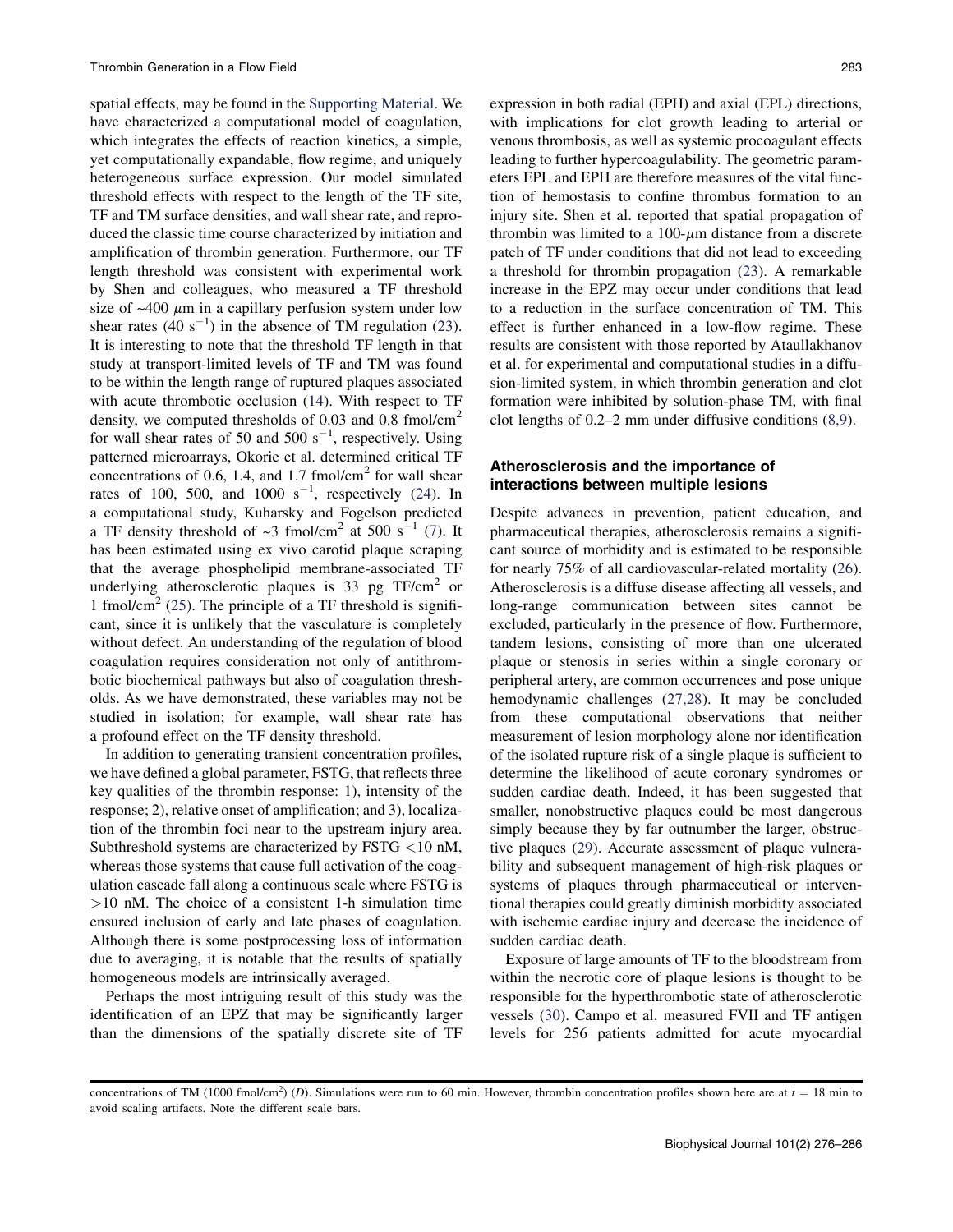infarction and correlated these levels with increased incidence of death and reinfarction within a median follow-up period of 397 days (hazard ratio of 2.1 for FVII and 4.1 for TF) (31). The investigators of the Athero*Gene* study, which included 1669 patients with coronary artery disease with a median follow-up of 2.3 years, reported a hazard ratio of 2.06 for soluble plasma TF levels and cardiovascular death in individuals with acute coronary syndrome (32). In a similar way, a 30-year review of the Northwick Park Heart Study (NPHS-1) observed a significant association of FVII with fatal coronary heart disease (relative risk 1.58 in men, 1.78 in women); no correlation was found with nonfatal heart disease (33). Amiodarone is known to decrease mortality in patients with coronary artery disease and decreased ejection fraction. Although it is recognized as an antiarrhythmic agent, amiodarone may mediate this effect by inhibiting tumor-necrosis-factor- $\alpha$ - and thrombininduced TF expression, as observed in cultured human vascular cells, as well as in a mouse photochemical carotid injury model (34).

It is interesting that upstream TF regions promote TM and thrombin-mediated generation of the anticoagulant APC, which acts to dampen the thrombin response at distal sites. In a study of 335 patients admitted with ST-elevation myocardial infarction, decreased APC levels were found to be a prognostic parameter for high risk of death, with an adjusted odds ratio of 9.4 for an APC cutoff at 65% (35). In a retrospective study comparing patients with severe atherosclerosis and ischemic cardiomyopathy to matched controls, Laszik et al. (36) determined a 2.4-fold decrease in TM staining of endothelial cells of the coronary arteries. In concordance with our findings, it may be inferred that management strategies that support TM expression and upregulation should be pursued for patients found to have more than a few coronary plaques, despite the apparent subclinical size of individual lesions. The effects of TM surface concentration may also have implications for early autologous vein-graft failure due to thrombosis. Immunohistochemical staining and Western blot analysis revealed a transient reduction in TM expression of >95% during the first 2 weeks after implantation of autologous vein grafts in a rabbit model (37).

We have predicted that the additive interactions of more than one subclinical atherosclerotic lesion may result in a clinically relevant thrombotic response due in part to the existence of an EPZ that extends beyond the anatomical dimensions of an injury site. EPZ is governed by the dimension and concentration of the TF-expressing site, the integrity of the surrounding TM-APC system, and blood flow. Furthermore, a major determinant of a system's overall behavior is the relationship between EPL and the interval distance between lesions. It is important to note that suppressive interactions were also observed and were found to be governed by the surface density of TM within the intervening regions.

# Limitations and extensions

The computational model presented here is capable of simulating features of the coagulation cascade, namely the rapid all-or-none response of thrombin activation, characteristic initiation and amplification phases, and quantitative values within an appropriate range of concentrations. Although it may be suggested that any phenomena may be mathematically reproduced given 16 diffusion coefficients, 10 inlet concentrations, and 36 kinetic parameters, it bears emphasis that the reaction pathways and related kinetic parameters are largely well defined for the coagulation cascade, and that no parameter fitting was performed in this model system. Given a different set of physiologically relevant parameters, the observed qualitative trends would likely have remained unchanged.

A number of assumptions were made for reasons of computational simplicity and feasibility. First, steady, onedimensional laminar flow in a two-dimensional rectangular flow field was assumed. This algebraically defined flow profile enabled the effect of wall shear rate to be directly studied but did not reflect the pulsatile flow of the arterial system or turbulent flow patterns often observed at bifurcation, or branching, points. It should be noted that the FEM approach allows for the possibility of incorporating more complex flow geometries and nonsteady flows by the addition of the Navier-Stokes equation to solve for x- and y-components of flow velocity, or by coupling to other existing computational fluid dynamics models. Future work may model atherosclerotic lesions, which not only represent areas of increased TF, but are often areas of stenosis and consequently locally increased wall shear rates. Although our initial modeling studies would suggest a protective effect, the decreased shear immediately downstream of the plaque may decrease the ability of unaffected vasculature to abrogate the thrombin load.

TF surface presentation was assumed constant over the 60-min simulation period. In other words, the TF stimulus responsible for initiating the reaction cascade is never turned off, and its catalytic activity is inhibited only by TFPI. As suggested by Fogelson et al. (7,11), physical inhibition of surface-bound TF by fibrin and platelet deposition is an important regulatory mechanism to incorporate into future works. Related to this, platelet deposition contributes additional activated phospholipid surfaces not currently described by our model.

### SUMMARY

With the advances in computational methods, theoretical models of coagulation may consider many phenomenological aspects efficiently and more completely. We have presented a FEM of coagulation under flow, with particular attention to spatial regulation. By eliminating the assumption of spatial homogeneity and describing discrete sites of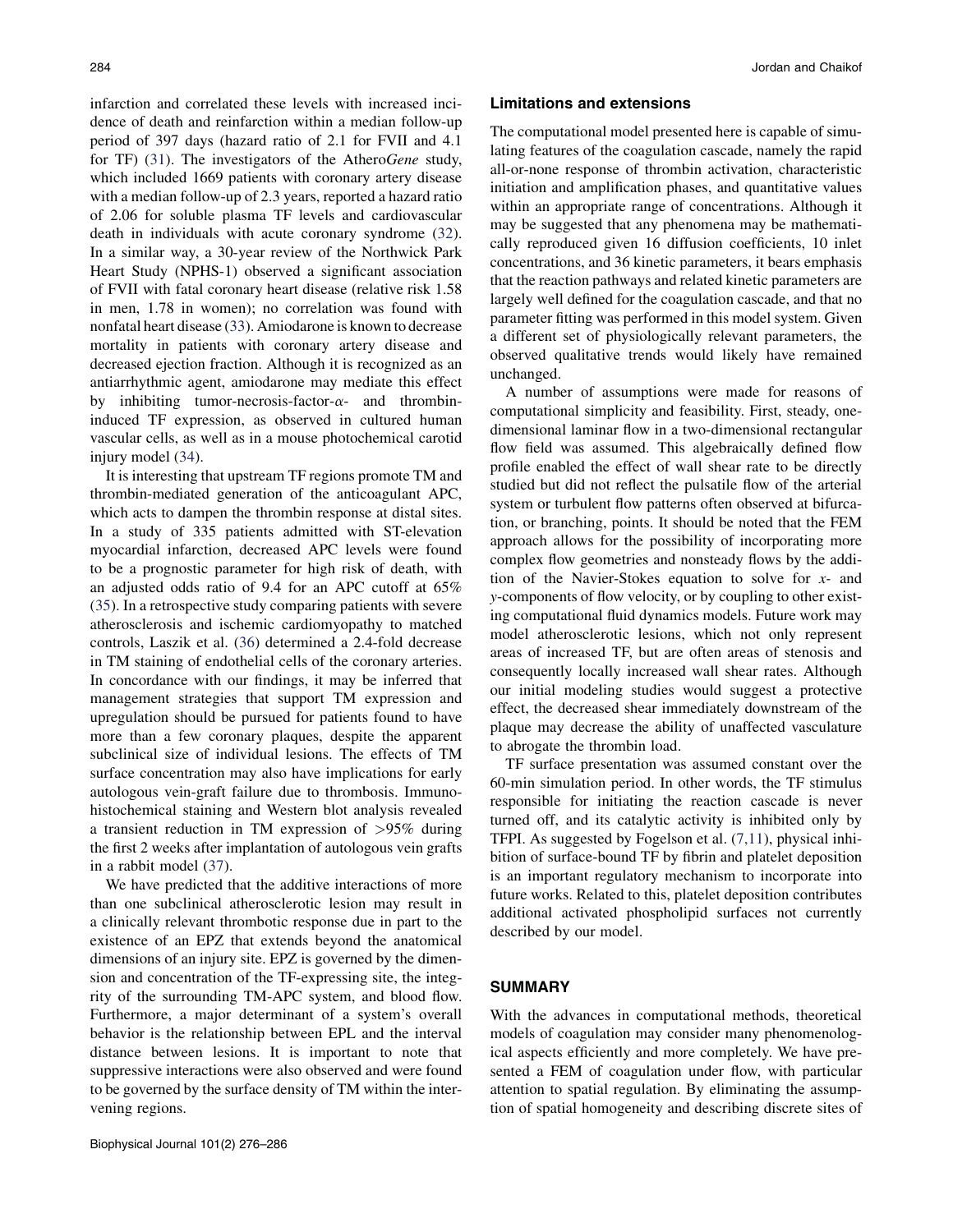TF and TM surface reactivity, localization of thrombin formation by downstream TM was not only demonstrated but quantified by the definition of an EPZ in two dimensions. Although extension of thrombin generation away from the wall toward the center of the vascular space may contribute to vessel occlusion and stasis of flow, prothrombotic effects, which extend downstream beyond the discrete site of injury to interact with subsequent lesions, are critical given the systemic and generalized nature of atherosclerotic disease. The TM-APC pathway is a key determinant of the local thrombin response, particularly in the setting of regional systems of multiple TF-laden lesions.

# SUPPORTING MATERIAL

Additional text, six figures, three tables, and references are available at http://www.biophysj.org/biophysj/supplemental/S0006-3495(11)00658-8.

We thank Profs. William Federspiel at the University of Pittsburgh and Eberhardt Voight at the Georgia Institute of Technology for helpful discussions.

This work was supported by grants from the National Institutes of Health (DK069275, HL106018, HL083867, and HL56819).

#### REFERENCES

- 1. Butenas, S., C. van't Veer, and K. G. Mann. 1999. ''Normal'' thrombin generation. Blood. 94:2169–2178.
- 2. Mann, K. G., S. Butenas, and K. Brummel. 2003. The dynamics of thrombin formation. Arterioscler. Thromb. Vasc. Biol. 23:17–25.
- 3. Bourin, M. C., and U. Lindahl. 1993. Glycosaminoglycans and the regulation of blood coagulation. Biochem. J. 289:313–330.
- 4. Jesty, J., T. C. Wun, and A. Lorenz. 1994. Kinetics of the inhibition of factor Xa and the tissue factor-factor VIIa complex by the tissue factor pathway inhibitor in the presence and absence of heparin. Biochemistry. 33:12686–12694.
- 5. Nemerson, Y., and V. T. Turitto. 1991. The effect of flow on hemostasis and thrombosis. Thromb. Haemost. 66:272–276.
- 6. Baldwin, S. A., and D. Basmadjian. 1994. A mathematical model of thrombin production in blood coagulation, Part I: The sparsely covered membrane case. Ann. Biomed. Eng. 22:357–370.
- 7. Kuharsky, A. L., and A. L. Fogelson. 2001. Surface-mediated control of blood coagulation: the role of binding site densities and platelet deposition. Biophys. J. 80:1050–1074.
- 8. Ataullakhanov, F. I., V. I. Zarnitsina, ..., O. L. Morozova. 2002. Spatiotemporal dynamics of blood coagulation and pattern formation. A theoretical approach. Int. J. Bifurcat. Chaos. 12:1985–2002.
- 9. Panteleev, M. A., M. V. Ovanesov, ..., F. I. Ataullakhanov. 2006. Spatial propagation and localization of blood coagulation are regulated by intrinsic and protein C pathways, respectively. Biophys. J. 90:1489– 1500.
- 10. Shen, F., C. J. Kastrup, and R. F. Ismagilov. 2008. Using microfluidics to understand the effect of spatial distribution of tissue factor on blood coagulation. Thromb. Res. 122 (Suppl 1):S27–S30.
- 11. Leiderman, K., and A. L. Fogelson. 2010. Grow with the flow: a spatial-temporal model of platelet deposition and blood coagulation under flow. Math. Med. Biol. 28:47–84.
- 12. Xu, Z., J. Lioi, ., M. Alber. 2010. A multiscale model of venous thrombus formation with surface-mediated control of blood coagulation cascade. Biophys. J. 98:1723–1732.
- 13. Fogelson, A. L., and N. Tania. 2005. Coagulation under flow: the influence of flow-mediated transport on the initiation and inhibition of coagulation. Pathophysiol. Haemost. Thromb. 34:91–108.
- 14. Nakazawa, G., A. V. Finn, ..., R. Virmani. 2008. Delayed arterial healing and increased late stent thrombosis at culprit sites after drugeluting stent placement for acute myocardial infarction patients: an autopsy study. Circulation. 118:1138–1145.
- 15. Morrissey, J. H. 1995. Tissue factor modulation of factor VIIa activity: use in measuring trace levels of factor VIIa in plasma. Thromb. Haemost. 74:185–188.
- 16. Nesheim, M. E., J. B. Taswell, and K. G. Mann. 1979. The contribution of bovine Factor V and Factor Va to the activity of prothrombinase. J. Biol. Chem. 254:10952–10962.
- 17. Haley, P. E., M. F. Doyle, and K. G. Mann. 1989. The activation of bovine protein C by factor Xa. J. Biol. Chem. 264:16303–16310.
- 18. Thompson, E. A., and H. H. Salem. 1988. Factors IXa, Xa, XIa and activated protein C do not have protein C activating ability in the presence of thrombomodulin. Thromb. Haemost. 59:339.
- 19. Solymoss, S., M. M. Tucker, and P. B. Tracy. 1988. Kinetics of inactivation of membrane-bound factor Va by activated protein C. Protein S modulates factor Xa protection. J. Biol. Chem. 263: 14884–14890.
- 20. Monkovic, D. D., and P. B. Tracy. 1990. Activation of human factor V by factor Xa and thrombin. Biochemistry. 29:1118–1128.
- 21. Regan, L. M., B. J. Lamphear, ..., P. J. Fay. 1994. Factor IXa protects factor VIIIa from activated protein C. Factor IXa inhibits activated protein C-catalyzed cleavage of factor VIIIa at Arg<sup>562</sup>. J. Biol. Chem. 269:9445–9452.
- 22. Brummel, K. E., S. G. Paradis, ..., K. G. Mann. 2002. Thrombin functions during tissue factor-induced blood coagulation. Blood. 100:148–152.
- 23. Shen, F., C. J. Kastrup, ., R. F. Ismagilov. 2008. Threshold response of initiation of blood coagulation by tissue factor in patterned microfluidic capillaries is controlled by shear rate. Arterioscler. Thromb. Vasc. Biol. 28:2035–2041.
- 24. Okorie, U. M., W. S. Denney, ., S. L. Diamond. 2008. Determination of surface tissue factor thresholds that trigger coagulation at venous and arterial shear rates: amplification of 100 fM circulating tissue factor requires flow. Blood. 111:3507–3513.
- 25. Bonderman, D., A. Teml, ..., I. M. Lang. 2002. Coronary no-reflow is caused by shedding of active tissue factor from dissected atherosclerotic plaque. Blood. 99:2794–2800.
- 26. Rosamond, W., K. Flegal, ..., Y. Hong, American Heart Association Statistics Committee and Stroke Statistics Subcommittee. 2007. Heart disease and stroke statistics—2007 update: a report from the American Heart Association Statistics Committee and Stroke Statistics Subcommittee. Circulation. 115:e69–e171.
- 27. Hirota, M., K. Iwasaki, ..., Y. Shiratori. 2006. Coronary pressure measurement to identify the lesion requiring percutaneous coronary intervention in equivocal tandem lesions. Coron. Artery Dis. 17:181–186.
- 28. Vidjak, V., A. Hebrang, ..., D. Vrhovski-Hebrang. 2007. Stenotic occlusive lesions of internal carotid artery in diabetic patients. Coll. Antropol. 31:775–780.
- 29. Alderman, E. L., S. D. Corley, ..., M. G. Bourassa, CASS Participating Investigators and Staff. 1993. Five-year angiographic follow-up of factors associated with progression of coronary artery disease in the Coronary Artery Surgery Study (CASS). J. Am. Coll. Cardiol. 22:1141–1154.
- 30. Eilertsen, K. E., and B. Østerud. 2004. Tissue factor: (patho)physiology and cellular biology. Blood Coagul. Fibrinolysis. 15:521–538.
- 31. Campo, G., M. Valgimigli, ., F. Bernardi. 2006. Tissue factor and coagulation factor VII levels during acute myocardial infarction: association with genotype and adverse events. Arterioscler. Thromb. Vasc. Biol. 26:2800–2806.